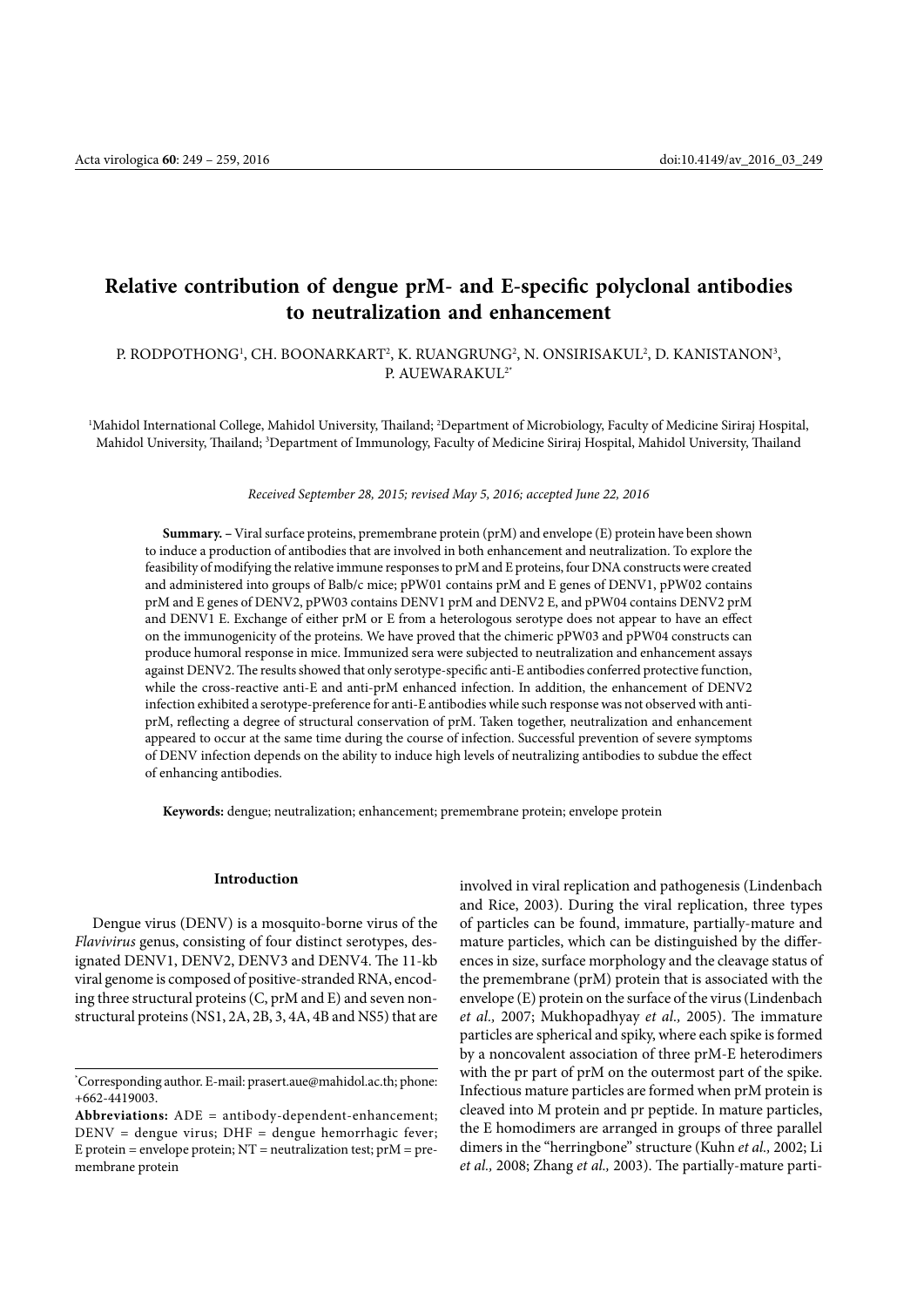cles contain approximately 30–40% of prM on the surface (Junjhon *et al.*, 2010).

The prM protein has been shown to play an important role in enhancement of virus infection. Dejnirattisai *et al.*  (2010) showed that monoclonal antibodies to prM isolated from secondary DENV-infected individuals, in general, do not neutralize infection, but cross-react among the four serotypes and potently promote enhancement (Dejnirattisai *et al.*, 2010). We have also shown that the prM gene is more conserved among the four DENV serotypes than the E gene (Rodpothong and Auewarakul, 2012). This reflects a preserved function, and probably a cross-reactive and enhancing property of the prM protein. The E protein contains three domains, designated I, II and III. Domain I (EDI) is located in the center of the folded protein and contains the N-terminus as well as it possesses glycosylation sites. This domain is flanked by domain II (EDII) that contains a conserved fusion loop that actively participates in the structural rearrangement during the viral fusion with an endosomal membrane. Domain III (EDIII) is located on the other side of the protein and exposed on the surface of the virion. This domain is an immunoglobulin-like domain that participates in receptor binding (Bressanelli *et al.*, 2004; Modis *et al.*, 2003). The prM and E genes have been important components of many versions of DNA vaccine candidates, such as a pcDNA3-based plasmid encoding the signal sequence of prM, prM and E genes, a recombinant plasmid expressing prM and truncated E genes. Those DNA vaccine candidates have successfully induced neutralizing antibodies and viremia protection against DENV in mice and rhesus macaque (Konishi *et al.*, 2000, 2006; Raviprakash *et al.*, 2000a,b).

Dengue virus causes a range of diseases, from the acute febrile illness - dengue fever (DF) to life-threatening dengue hemorrhagic fever (DHF) and dengue shock syndrome (DSS). Several studies have suggested that serious complications of DHF are linked to a secondary infection by a heterologous DENV serotype, and this secondary infection has been proposed to be a cause of the "antibody-dependent-enhancement" or ADE phenomenon (Guzman *et al.*, 2000; Halstead and O'Rourke, 1977). During ADE the antibody elicited by the first infection is not sufficient to neutralize a secondary infection that is often caused by a different virus serotype (Diamond *et al.*, 2008). To understand the nature of the virus-antibody interaction, several studies have isolated human monoclonal antibodies from both primary and secondary infections, and have investigated its ability to neutralize or enhance infection in cell cultures (Costin *et al.*, 2013; Dejnirattisai *et al.*, 2010; Rodenhuis-Zybert *et al.*, 2011; Tsai *et al.*, 2013). Animal models have also been employed to observe the outcome of the interaction, especially the ability to neutralize infection (Balsitis *et al.*, 2010; Goncalvez *et al.*, 2007; Zellweger *et al.*, 2010). Observation on enhancement phenomenon has been

limited in animal models because they do not develop DHF and DSS. Therefore, studies on polyclonal antibody responses in neutralization and especially enhancement have been minimal. In this study, we have used Balb/c mice to investigate the relative contribution of the polyclonal anti-prM and anti-E antibodies to neutralization and enhancement of DENV2 infection. Groups of mice were immunized with plasmid DNA constructs generated in this study. Mouse serum samples were collected for further assessing on their neutralizing and/or enhancing properties. Our study has strengthened our understanding in humoral immune response and may have an implication in DNA vaccine design.

#### **Materials and Methods**

*Cell culture and virus. Aedes albopictus* mosquito cells (C6/36) were grown at 28°C in Leibovitz 15 medium (Biochrom AG, Germany) supplemented with L-glutamine and 10% heat-inactivated fetal bovine serum (FBS). African green monkey kidney-derived Vero cells were propagated in modified Eagle's medium (MEM; Gibco, USA) supplemented with 10% heat-inactivated FBS. U937 cells were cultured in RPMI-1640 medium (Gibco) supplemented with 10% heat-inactivated FBS. All cells were grown in a 5%  $CO<sub>2</sub>$ environment at 37°C or otherwise stated. DENV1 strain Hawaii and DENV2 strain 16681 were propagated in C6/36 cells. Viral supernatants were collected at day 5 and 7 after the infection. Virus titers were determined by immunostaining with monoclonal anti-E antibody 4G2 on Vero cell monolayer.

*Plasmid DNA construction.* All plasmid constructs contain a fulllength prM, including the prM signal sequence, and E gene under the cytomegalovirus promoter. The full-length genes were amplified from plasmid pBluescript II KS::DENV1 strain 03-0398 prM-E and plasmid pBluescriptII KS::DENV2 strain 03-0420 prM-E, using a standard overlapping PCR (O/V PCR) technique. Both pBluescript II KS plasmids were provided by the Faculty of Medicine at the University of Chiang Mai. DENV1 strain 03-0398 and DENV2 strain 03-0420 are isolates from Thai pediatric patients in 2003. These two DENV strains have previously been used to develop a chimeric live attenuated vaccine candidate, and have shown to induce significant levels of anti**-**DENV antibodies in mice and rhesus macaques (Keelapang *et al.*, 2013). For the chimeric constructs, primer pairs were designed to perform O/V PCR to obtain chimeric DENV1prM-DENV2E and DENV2prM-DENV1E fragments (Table 1). The DENV1prM-DENV2E and DENV2prM-DENV1E fragments are flanked by BsmBI-PflMI and BglII-PflMI restriction sites, respectively. The chimeric fragments were inserted into pBluescript II KS (Agilent Technology, USA) for further cloning. Additional primer pairs were designed to amplify the chimeric fragments from the pBluescript II KS constructs into the plasmid containing cytomegalovirus promoter (pCMV) for gene expression in eukaryotic cells. These primers contain a sequence of an efficient eukaryotic initiation site (ACCATG) and a prM signal sequence (NRRRRT) in the 5' primers, and a stop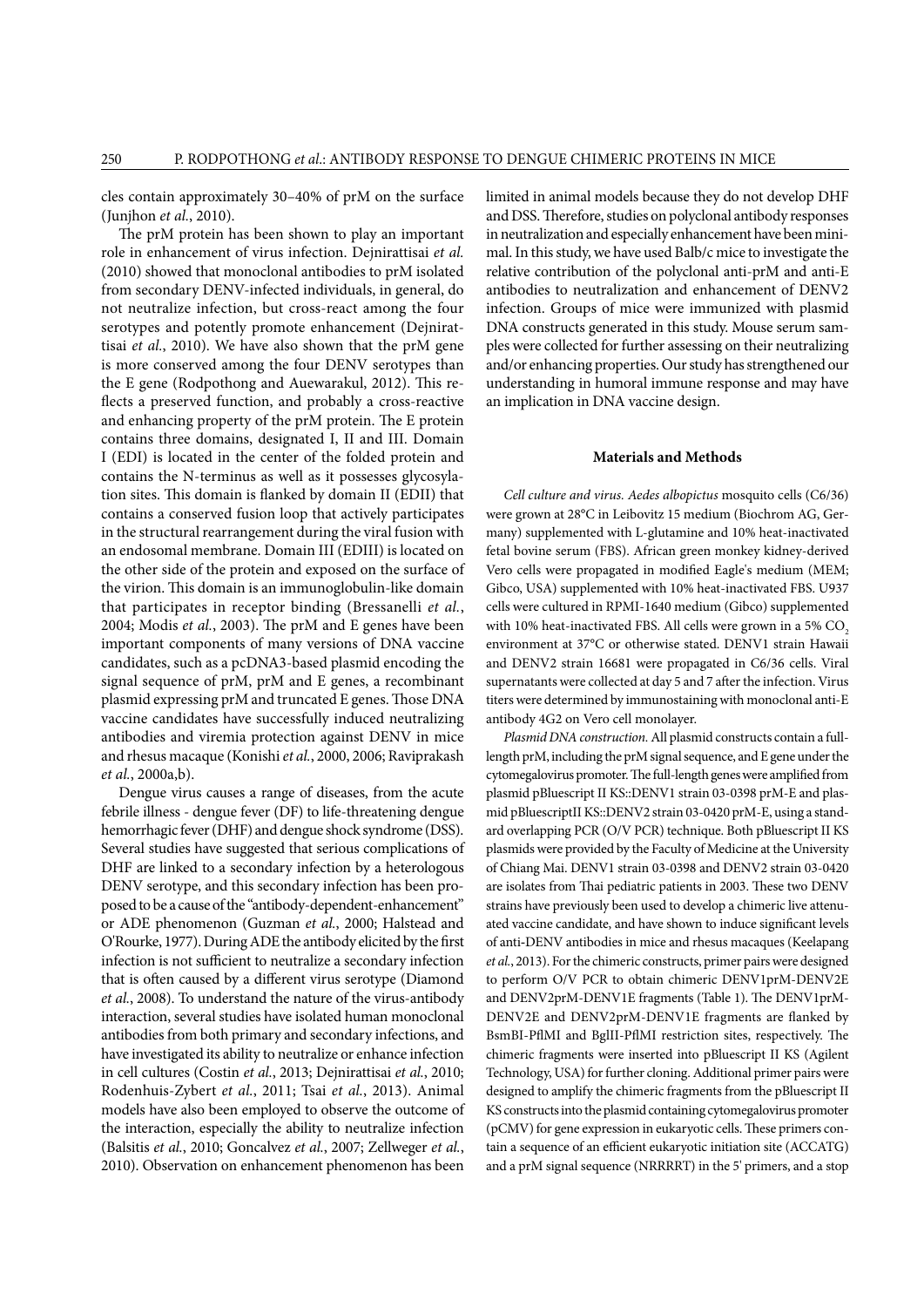codon in the 3' primers. The PCR products are flanked by SalI-NotI restriction sites. For the control construct, the prM-E fragments were directly amplified from pBluescript II KS::DENV1 strain 03- 0398 prM-E and pBluescript II KS::DENV2 strain 03-0420 prM-E. The recombinant pCMV constructs were confirmed by restriction enzyme digestion and sequencing.

*Flow cytometry.* To confirm the gene expression in eukaryotic cells, the constructs were transfected into HEK 293 cell line using transfection reagent Lipofectamin® (Invitrogen). Transfected cells were collected 3 days after transfection. Standard staining for flow cytometry was performed. Briefly, cells were washed 2 times with PBS, 3.7% formaldehyde was added and incubated for 20 min at room temperature. Formaldehyde was discarded after the centrifugation, 0.2% Triton-X was added and the samples were further incubated for 20 min at room temperature and washed once with PBS again. Appropriate antibodies were added and incubated for 1 hr at room temperature in the dark and then washed 1x with PBS. Secondary antibodies labeled with FITC (at 1:300 V/V) were added and incubated for 1 hr at room temperature in dark, washed once with PBS and finally 1.8% formaldehyde was added. All centrifugation steps were done at 1,500 rpm (Heraeus/Labofuge 400R) at 25°C for 5 min. In these assays we have used anti-E (4G2) and anti-prM (PrM6.1) antibodies. The 4G2 antibody is a group-specific anti-E antibody that recognizes an epitope located in or nearby the fusion loop (Trainor, 2007). The PrM6.1 reacts with the pr part of the prM protein (Junjhon *et al.*, 2010). Cells were analyzed on FACSort (Becton Dickenson). The data were assessed with CellQuest software (Becton Dickenson).

*Mouse immunization.* Electroporation was selected as a DNA delivery method. This method utilizes electrical field to enhance the intracellular uptake of DNA within a target region of tissue. The electroporation procedure was performed, according to the manufacturer's instruction (Ichor Medical Systems, USA). The DNA constructs were electroporated into the anterior tibial muscle. Four Balb/c mice with the age of six to eight weeks from Department of Veterinary, Mahidol University were immunized three times at 2-week intervals with 50 µg of a DNA construct. Mice were observed daily after immunization for signs of sickness or abnormality. Blood samples from healthy individual mice were collected using standard protocol for bleeding from both cheeks before immunization and 2-weeks after the last immunization. Sera were obtained through centrifugation of blood samples at 2,500 rpm using microcentrifuge for 10 min. The immunization protocol was conducted in two independent experiments. Overall, eight mice were immunized with each individual DNA construct. Procedures with the animals were conducted in accordance with protocols approved by Siriraj Animal Care and Use Committee, which is in full compliance with International Guiding Principles for Biochemical Research Involving Animals (COA No. 013/2555).

*Western blotting and dot blot.* Standard dot blot and nondenaturing Western blot were employed to detect the presence of anti-DENV antibodies from pre- and post-immunization mouse sera, respectively. For Western blot, DENV supernatant was loaded onto a 10% polyacrylamide gel and transferred onto a nitrocellulose

membrane. The blot was probed with 1:500 of a post-immunized serum sample or 4G2 as a primary antibody. For dot blot, the viral supernatant was dotted directly onto a nitrocellulose membrane and probed with 1:400 of a pre-immunization serum sample or 4G2. The DENV proteins were detected with secondary rabbit anti-mouse antibody conjugated with horseradish peroxidase (HRP, Dako) and visualized with the diaminobenzidine (DAB, Sigma).

*Neutralization (NT) assay.* NT was performed using Vero cells monolayer in microtitre plates. Briefly, mouse sera were heatinactivated and serially diluted 1:4 to 1:65536. Each dilution was incubated with virus (2,000 ffu/ml) at equal volume for 1 hr at 37°C. Fifty microliters of virus-serum mixture was added onto Vero cell monolayer (3x10<sup>4</sup> cells/well) and incubated at 37°C for 2 hr. Then, 125 μl of overlay medium (1.5% carboxy methyl cellulose in MEM supplemented with 2% heat-inactivated FBS) was added into each well. Cells were further incubated at 37°C, 5% CO<sub>2</sub> for 2–3 days before immunostaining. The NT results were expressed as the highest serum dilution yielding at least 50% reduction in foci number. The p-values with 95% confidence interval (using unpaired t-test) were calculated to determine the statistical significance between groups of immunized sera. Note that the sera were assessed for NT with both DENV1 strain Hawaii and DENV2 strain 16681. However, the NT data from DENV1 are not presented in this paper because some unidentified inhibitory factors in the mouse sera had interfered with the assay. These inhibitory factors appeared to be strain-specific as we did not observed the same effect with DENV2.

*Antibody-dependent enhancement (ADE) assay.* ADE was performed using U937 cells in microtitre plates with serially diluted mouse sera collected pre- and post-DNA administration. Sera were

| Table 1. Primer sequences used to construct chimeric plasmids |  |  |
|---------------------------------------------------------------|--|--|
|---------------------------------------------------------------|--|--|

| Primer name               | Primer sequence                 |
|---------------------------|---------------------------------|
| PrM forward               | AAATTTGCCCTGGTGGCGTTCC          |
|                           | <b>TTCGTTT</b>                  |
| O/V 0398PrM 0420E reverse | GATATTCCTATGCAAGCGA             |
|                           | TGGCCATGGATGGTGTTACCA           |
| O/V 0398PrM 0420E forward | TGGTAACACCATCCATGGCCA           |
|                           | TGCGTTGCATAGGA ATATC            |
| E reverse                 | TTTAAACCATATATTGGTGG            |
|                           | TGAATACTCC                      |
| O/V 0420PrM 0398E reverse | GCCTATTCCCACGCATCGCATTG         |
|                           | TCATTGAAGGAGCGACAGC             |
| O/V 0420PrM 0398E forward | GCTGTCGCTCCTTCAATGACAA          |
|                           | TGCGATGCGTGGGATAGGC             |
| SalI primer forward       | AAATTTGTCGACACCATGACCA          |
|                           | <b>TGAATAGGAGACGC</b> AGATCTGCA |
| NotI 0398E reverse        | TTTAAAGCGGCCGCTTACGCC           |
|                           | TGAACCATGACTCCTA                |
| NotI 0420E reverse        | TTTAAAGCGGCCGCTTAGGCC           |
|                           | TGCACCATGACTCCCAAATA            |

Highlighted nucleotides are restriction endonuclease sites, underlined nucleotides are an efficient eukaryotic initiation sequence, nucleotides encoding the prM signal sequence are in bold and nucleotides encoding the STOP codon are in italic.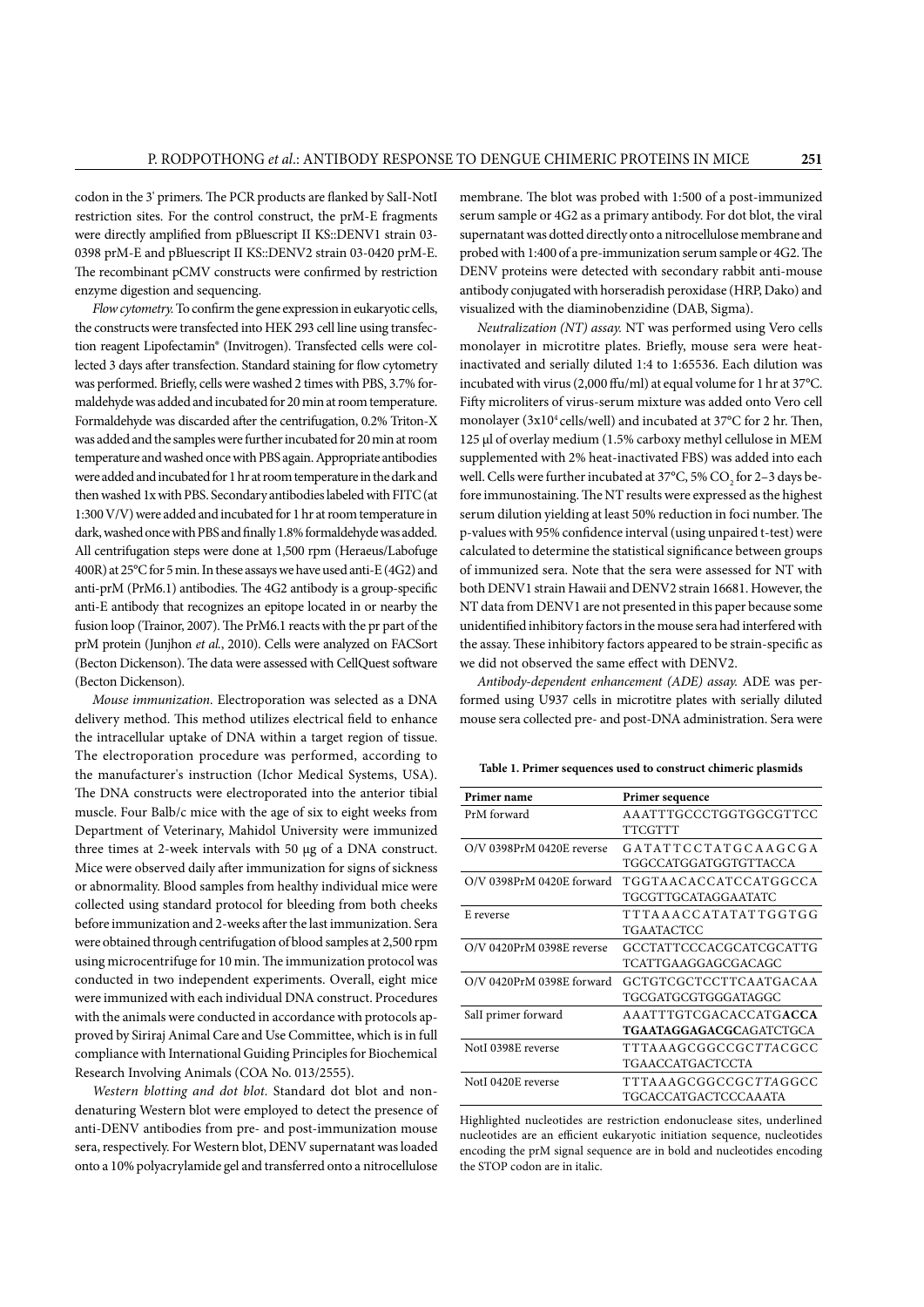serially diluted at 1:5, 1:10, 1:100 to 1:104 . Each dilution was incubated with virus at MOI of 1 at equal volume (50 µl each) for 1 hr at 37°C. The virus-serum mixture was then added to 2.5x10<sup>4</sup> cells (volume 100 ul) and incubated at 37°C for 2 days. Infected cells without the addition of serum were used as a negative control. After the incubation period, cells were subjected to FAC staining with 4G2 antibody for detection of the viral E protein and Alexa Fluor® 488 as a secondary antibody (Invitrogen). Briefly, cells were centrifuged at 2,000 rpm (Heraeus/Labofuge 400R) for 5 min, washed with FAC wash (PBS with 2% heat-inactivated FBS), treated with 3.7% formaldehyde for 20 min at room temperature, following treatment with 0.1% Triton-X for 10 min at room temperature, and washed with FAC wash. Primary antibody was added and incubated for 1 hr at 4°C in the dark. Then the cells were washed with FAC wash, incubated in secondary antibody for 1 hr at 4°C in the dark, washed with FAC wash and finally resuspended in FAC fix (PBS with 5% formaldehyde).

Cells were analyzed on FACSort (Becton Dickenson, USA). The data were assessed with CellQuest software (Becton Dickenson).

Cells with fluorescence levels higher than negative control were DENV-infected cells. Serum dilution that gave out the highest percentage of fluorescent cells was considered as the peak of enhancement. The fold enhancement was calculated from the peak of enhancement and derived from:

% of positive cells in the presence of serum / % of positive cells in the absence of serum.

The p-values with 95% confidence interval (using unpaired t-test) were calculated to determine the statistical significance between groups of immunized sera.

### **Results**

#### *Plasmid construction and expression in HEK 293 T cells*

Four different plasmid constructs were created in this study; pCMV::0398prM-E containing prM and E genes of



**Flow cytometer quadrant representation of HEK 293 T cells transfected with pPW01, pPW02, pPW03 and pPW04** The expression of prM and E was detected using two monoclonal antibodies (a) 4G2 and (b) PrM6.1. The percentages of positively fluorescent cells represent cells expressing prM and E proteins, and are shown in the upper right quadrant. Mock represents untransfected cells, which show no fluorescence.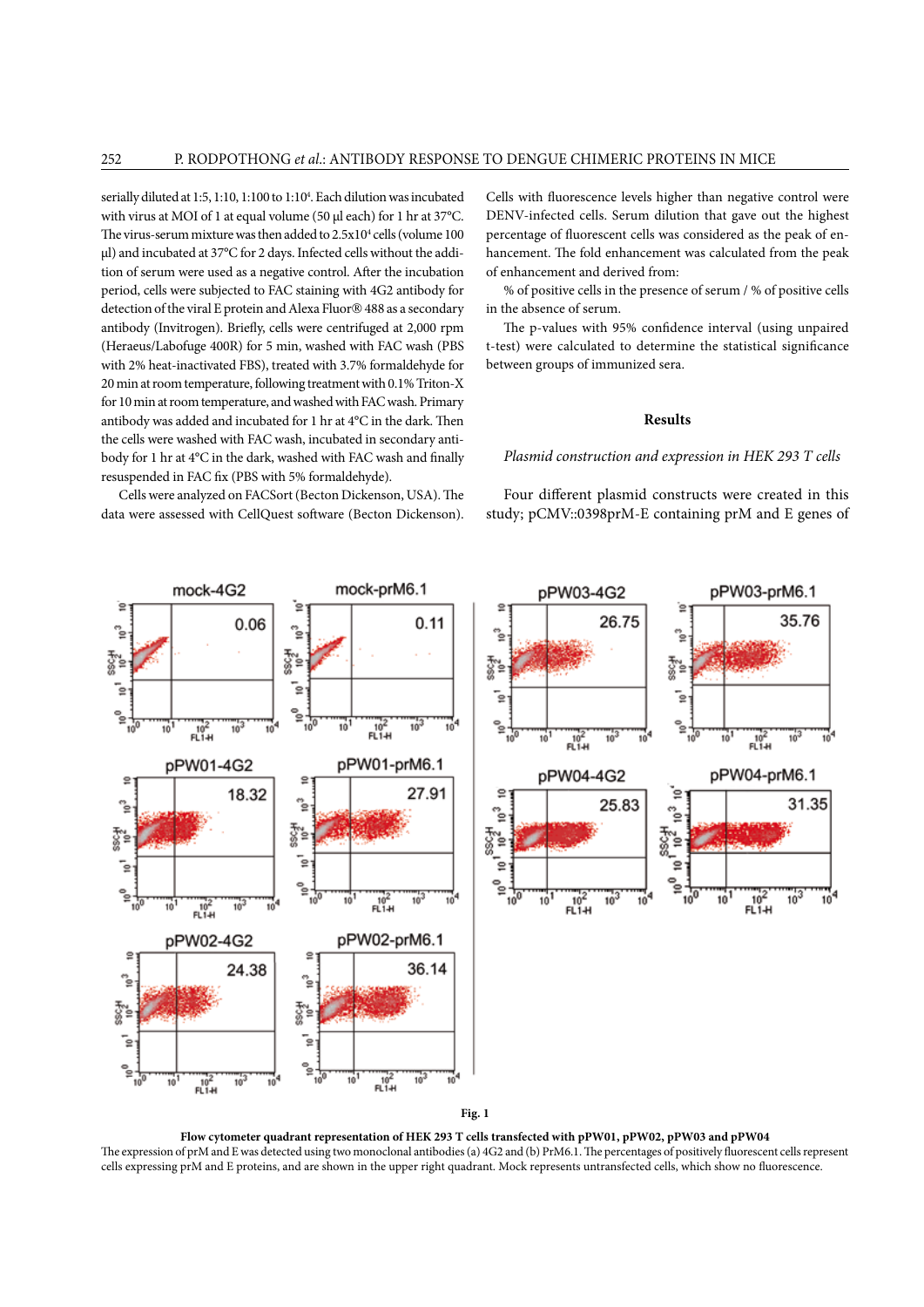DENV1 strain 03-0398 (pPW01), pCMV::0420prM-E containing prM and E genes of DENV2 strain 03-0420 (pPW02), pCMV::0398prM0420E containing prM of DENV1 strain 03-0398 and E of DENV2 strain 03-0420 (pPW03), and pCMV::0420prM0398E containing prM of DENV2 strain 03-0420 and E of DENV1 strain 03-0398 (pPW04). Empty pCMV served as a control construct in this experiment.

The expression of the constructs was first assessed in HEK 293 T cells using Flow cytometry. Cells expressing viral proteins were identified by using two monoclonal antibodies, anti-E (4G2) and anti-prM (PrM6.1) (Fig. 1). HEK 293 T cells with no plasmid DNA transfection (mock) were used as a negative control to determine the cut off threshold, which is present in the upper left part of the quadrant. The positively fluorescent cells are present in the upper right part of the quadrant and the percentage of fluorescence is in the upper right corner. The positive fluorescent cells demonstrate the expression of both prM and E proteins.

## *Plasmid constructs can induce anti-DENV antibodies*

All the pre-immunization sera were assessed for the presence of anti-DENV antibodies using dot blot. Probing with the monoclonal antibody 4G2 showed a dark spot, representing the presence of DENV proteins. In contrast, probing with the pre-immunization sera showed no signal, indicating that no anti-DENV antibodies were present in the pre-immunization sera (Fig. 2a). Non-denaturing Western blot was employed to detect the presence of anti-DENV antibodies in all post-immunized mouse sera. Positive control was probed with monoclonal antibodies 4G2, showing a band indicating the specific binding between 4G2 and DENV2 E protein. The post-immunized sera immunized with pPW01, pW02, pPW03 and pPW04 also showed a band at the same position as the control, suggesting the presence of anti-E antibodies (Fig. 2b). In contrast, the post-immunized sera immunized with pCMV showed no presence of anti-DENV antibodies.

### *Neutralization of DENV2*

The constructs were evaluated on their ability to induce neutralizing antibodies in Balb/c mice using the NT assay. The cut-off value for neutralization is at 50% reduction in foci forming units ( $NT_{50}$ ). The NT titers expressing the maximum serum dilution yielding at least a 50% reduction in foci number are shown in Fig. 3. Sera immunized with pPW02 and pPW03 exhibited high NT titers, 1:4,096 and 1:1,024, respectively. Both groups are not significantly different from one another (p-value  $= 0.3622$ ), but are significantly different to sera immunized with pCMV (p-value <0.0001). In contrast, sera immunized with pPW01 and pPW04 showed low NT titers, 1:16 and 1:4, respectively, and showed no







**Neutralization titers of post-immunized sera from groups of 8 mice immunized with pPW01, pPW02, pPW03, pPW04 and pCMV** The NT titers represent the maximum serum dilution yielding at least a 50% reduction in foci number. The graph shows the results of two independent NT assays, using serum samples from two independent groups of Balb/c

mice. The means and standard errors of mean (SEM) are shown in the graph. The p-value of each group of sera is described in the result section.

significant difference to that of pCMV (p-value >0.05). Pre-immunization sera showed a background neutralization titer of 1:4, but neutralizing activity decreased dramatically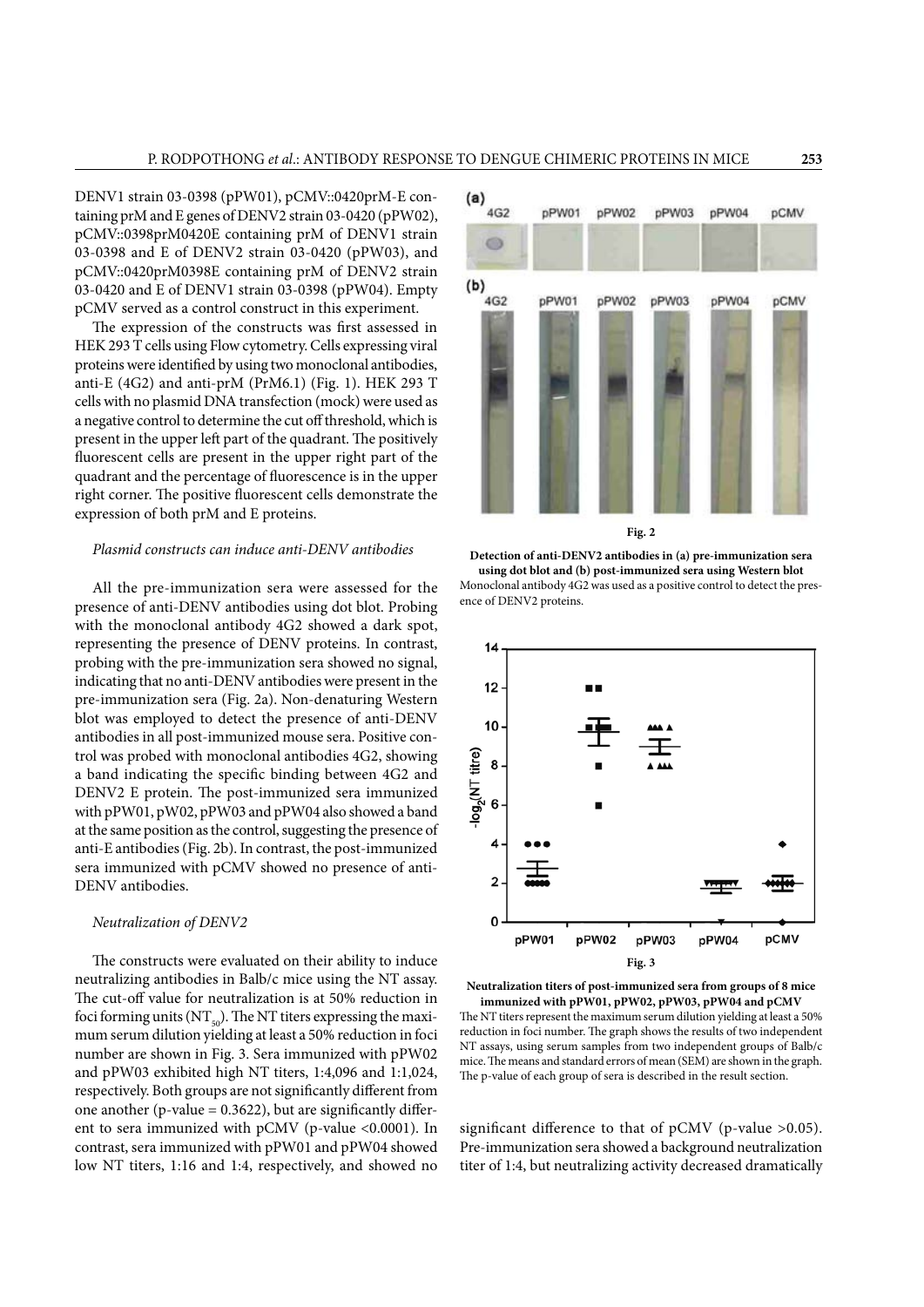

**Histogram shows the percentages of infected U937 T-cells in the absence or presence of sera immunized with different plasmid constructs**

The graph shows serum dilution 1:1,000 or 1:10,000, where the highest percentages of infected cells were obtained (the peak of enhancement). "No serum" and pCMV sample show no infected cells, indicating no enhancement, while the others show some percentages of infected cells, indicating different degrees of enhancement.

when the sera were further diluted (data not shown). The background neutralization from pre-immunization sera was not the effect of anti**-**DENV antibodies because anti**-**DENV antibodies were not detected in these sera by dot blot.

### *Antibody-dependent enhancement of DENV2*

Different serum dilutions were assessed for their ability to promote viral infection in U937 T-cells. The histogram shows the serum dilutions 1:1,000 or 1:10,000, which are the dilutions that enhance infection at the highest levels compared



**Fold enhancement of sera immunized with pPW01, pPW02, pPW03 pPW04 and pCMV**

The assay was conducted in duplicate with serum samples from two independent groups of Balb/c mice. Thus, approximately 16 serum samples are shown in the graph for each DNA construct. The means, standard errors of mean (SEM) and the statistical differences between individual groups of sera are also shown. \*\*represents p-value <0.005 and \*\*\*represents p-value <0.0001.

to other serum dilutions (Fig. 4). These dilutions are referred to as the peaks of enhancement. Percentages of infected cells in the absence or presence of the post-immunized mouse sera are also shown in the graphs. Introduction of DENV2 to U937 cells in the absence of serum (No serum) and in the presence of sera derived from immunization with pCMV showed no presence of infection, indicating no enhancement. While the presence of sera derived from immunization with pPW01 pPW02 pPW03 or pPW04 promoted different degrees of infection, which reflected different degrees of enhancement.

Fold enhancement of the peak of enhancement is shown in Fig.5. The fold enhancement of sera immunized with pPW01, pPW02, pPW03 and pPW04 were significantly different to that of pCMV (p-value <0.005). The pPW02- and pPW03-derived sera exhibited high enhancement, with an average of 91-and 112-folds, respectively, and showed no significant difference from one another (p-value = 0.3294). The pPW01- and pPW04-derived sera showed low enhancement, with an average of 52 and 27, respectively. The pPW01-derived sera also showed no significant difference to pPW04-derived sera (p-value = 0.0737). Sera derived from mice immunized with pre-immunization sera showed no enhancement (data not shown).

#### **Discussion**

The prM and E proteins were successfully expressed from the four chimeric constructs in HEK293 cells. Two monoclonal antibodies 4G2 and PrM6.1 were used to detect the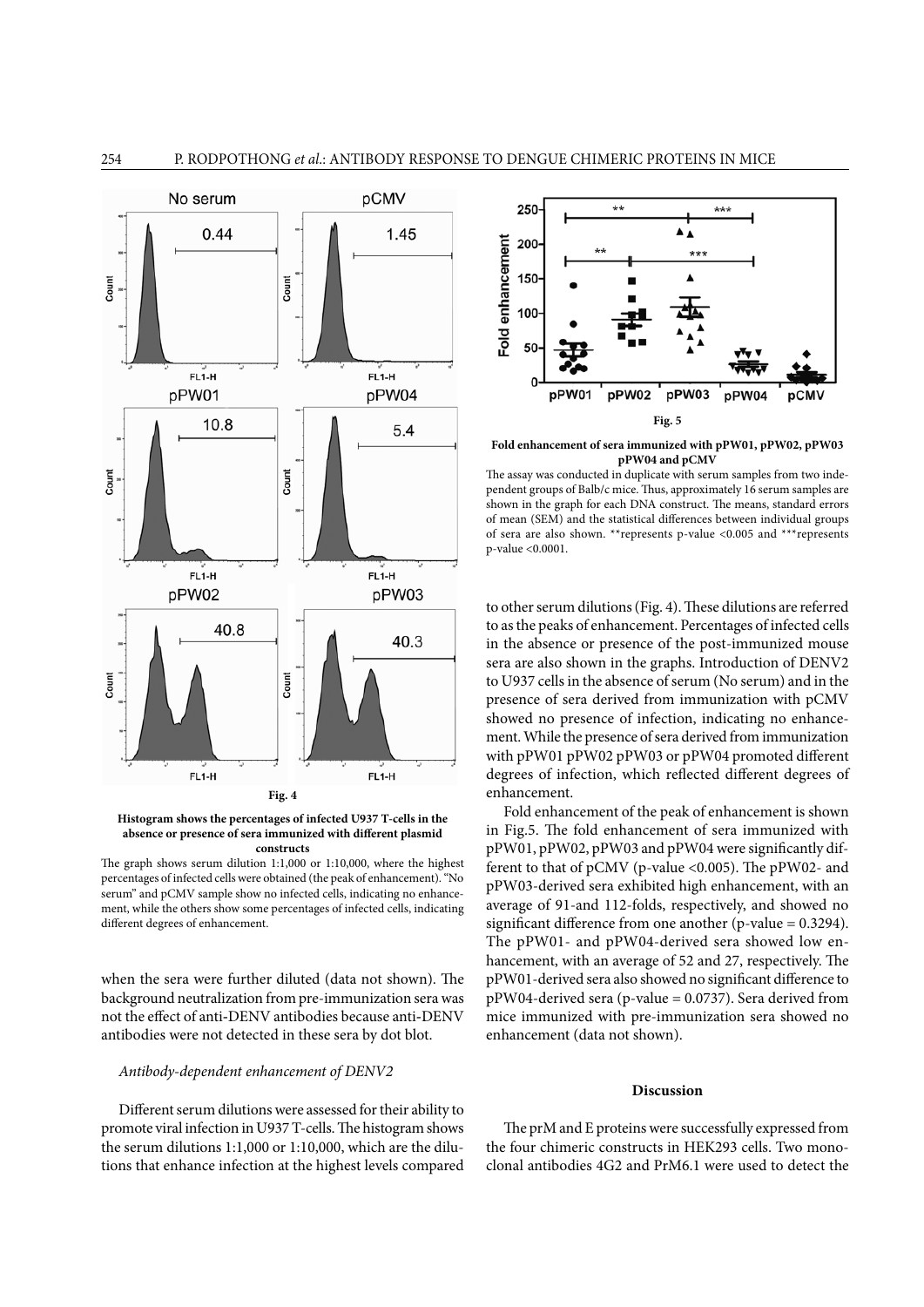| (a)               | PrM                                                                                                                           |
|-------------------|-------------------------------------------------------------------------------------------------------------------------------|
|                   | 25<br>50<br>1.                                                                                                                |
| DEN1 03-0398      | FHLTTRGGEPHMI <mark>VSKOERGKSLLFKTSAGVNMCT</mark> LIAMDLGELCEDTMT                                                             |
| DEN2 0420         | F H L T T R N G E P H M I V G I O E K G K S L L F K T E D G V N M C T L M A M D L G E L C E D T I T                           |
| DEN2 16681        | FHLTTRNGEPHMI <mark>VSROE</mark> KGKSLLFKTEDGVNMCTLMAMDLGELCEDTIT                                                             |
| DEN1 CON          | F H L T T R G G E P H M I <mark>V S K O E</mark> R G K S L L F K T S A G V N M C <mark>T</mark> L I A M D L G E L C E D T M T |
| DEN2 CON          | F H L T T R N G E P H M I V S R O E K G K S L L F K T E D G V N M C T L M A M D L G E L C E D T I T                           |
| DEN3 CON          | FHLTSRDGEPRMI <mark>VGKNE</mark> RGKSLLFKTASGINMCTLIAMDLGEMCDDTVT                                                             |
| DEN4 CON          | FHLSTRDGEPLMI <mark>VAKHE</mark> RGRPLLFKTTEGINKCTLIAMDLGEMCEDTVT                                                             |
| (b)               | <b>EDII</b>                                                                                                                   |
|                   |                                                                                                                               |
|                   | 101<br>125<br>150                                                                                                             |
| DEN1 03-0398      | WGNGCGLFGKGSLLTCAKFKCVTKLEGKIVOYENLKYSVIVTVHTGDOHO                                                                            |
| DEN2 0420         | WGNGCGLFGKGGIVTCAMFTCKKNMEGKIVOPENLEYTIVVTPHSGEEHA                                                                            |
| <b>DEN2 16681</b> | WGNGCGLFGKGGIVTCAMFRCKKNMEGKVVOPENLEYTIVITPHSGEEHA                                                                            |
| <b>DEN1 CON</b>   | WGNGCGLFGKGSLITCAKFKCVTKLEGKIVOYENLKYSVIVTVHTGDOHO                                                                            |
| DEN2 CON          | WGNGCGLFGKGGIVTCAMFTCKKNMEGKIVOPENLEYTIVITPHSGEEHA                                                                            |
| DEN3 CON          | WGNGCGLFGKGSLVTCAKFQCLEPIEGKVVQYENLKYTVIITVHTGDQHQ                                                                            |
| DEN4 CON          | W G N G C G L F G K G G V V T C A K F S C S G K I T G N L V O I E N L E Y T V V V T V H N G D T H A                           |
|                   | 201<br>250<br>225                                                                                                             |
| DEN1 03-0398      | MKEKSWLVHK <mark>Q</mark> WFL <mark>DLP</mark> LPWTSGASTSQETWNRQDLLVTFKTAHAKKQEV                                              |
| DEN2 0420         | MENKAWLVHR <mark>O</mark> WFLDLPLPWLPGADKOESNWIOKETLVTFKNPHAKKODV                                                             |
| DEN2 16681        | MENKAWLVHR <mark>O</mark> WFLDLPLPWLPGADTOGSNWIOKETLVTFKNPHAKKODV                                                             |
| DEN1 CON          | MKEKSWLVHK <mark>OWFLDLPL</mark> PWTSGASTSOETWNRODLLVTFKTAHAKKOEV                                                             |
| DEN2 CON          | MEDKAWLVHR <mark>O</mark> WFLDLPLPWLPGADTOGSNWIOKETLVTFKNPHAKKODV                                                             |
| DEN3 CON          | M K N K A W M V H R <mark>O</mark> W F F <mark>D</mark> L P W T S G A T T E T P T W N R K E L L V T F K N A H A K K O E V     |
| DEN4 CON          | MKKKTWLVHK <mark>OWFLDLP</mark> LPWTAGADTSEVHWNYKERMVTFKVPHAKRODV                                                             |
|                   | <b>EDIII</b>                                                                                                                  |
|                   | 294<br>317<br>344                                                                                                             |
| DEN1 03-0398      | LKGMSYMMCTGSFKLEKEVAETOHGTVLVOIKYEGTDAPCKIPFSTODEKG                                                                           |
| DEN2 0420         | LKGMSYSMCTGKFKVVKEIA <mark>ETQHGT</mark> IVIRVQY <mark>EGDGS</mark> PCKIPFEIMDLEK                                             |
| DEN2 16681        | L K G M S Y S M C T G K F K V V K E I A E T Q H G T I V I R V Q Y E G D G S P C K I P F E I M D L E K                         |
| DEN1 CON          | LKGMSY <mark>V</mark> MCTGSF <mark>KLEK</mark> EVAETQHGTVLVQVKYEG <b>TO</b> DAPCKIPFSTQDEKG                                   |
| DEN2 CON          | L K G M S Y S M C T G K F K V V K E I A <mark>E T Q H G T</mark> I V I R V Q Y E G D G S P C K I P F E I M D L E K            |
| DEN3 CON          | LKGMSYAMCLNTFVLKKEVSETQHGTILIKVEYKGEDAPCKIPFSTEDGQG                                                                           |
| DEN4 CON          | I K G M S Y T M C S G K F S I D K E M A E T O H G T T V V K V K Y E G A G A P C K V P I E I R D V N K                         |
|                   | 345<br>396<br>368                                                                                                             |
| DEN1 03-0398      | V T Q N G R L I T A N P I V T D K E K P V N I E A E P P F G E S Y I V I G A G E K A L K L S M F K K G                         |
| DEN2 0420         | RYVLGRLITVNPIV <mark>T</mark> EKDSPVNIEAEPPFGDSYIIIGV <mark>EP</mark> GOLKLNWFKKG                                             |
| DEN2 16681        | RHVLGRLITVNPIV <mark>T</mark> EKDSPVNIEAEPPFGDSYIIIGV <mark>EP</mark> GOLKLNWFKKG                                             |
| DEN1 CON          | V T O N G R L I T A N P I V T D K E K P V N I E A E P P F G E S Y I V V G A G E K A L K L S M F K K G                         |
| DEN2 CON          | RHVLGRLITVNPIV <mark>T</mark> EKDSPVNIEAEPPFGDSYIIIGV <mark>EP</mark> GOLKLNWFKKG                                             |
| DEN3 CON          | KAHNGRLITAN PVVTKKEEPVNIEAEPPFGESNIVIGIGDKALKINWYKKG                                                                          |
| DEN4 CON          | EKVVGRVISSTPXAENTNSVTNIELEPPFGDSYIVIGVGNSALTLHWFRKG                                                                           |
|                   |                                                                                                                               |

**Fig. 6**

**Analysis of epitopes on (a) prM and (b) E genes**

The sequence alignment consists of DENV1 strain 03-0398, DENV2 strain 03-0420, DENV2 strain 16681 and consensus sequences of DENV1-4. In (a) the epitopes are located within the first 50 amino acids of prM, and (b) the epitopes are in the EDII from amino acid 101–250 and EDIII from amino acid 294–396. Cross-reactive epitopes and residues are colored in yellow, type-specific are in red, and residues recognized by both cross-reactive and typespecific monoclonal antibodies are colored in blue. The yellow block represents a region between amino acids 19–34 as an enhancing antibody-binding site (Lin, 2012; Luo, 2013, 2015; Sukupolvi-Petty *et al.*, 2007)

presence of the proteins. Cells positive in fluorescence indicate that 4G2 and PrM6.1 recognized their target epitopes on the prM and E complex. Thus, the exchange of either prM or E from a heterologous serotype does not have a major effect on the chimeric prM and E structure. The surface proteins prM and E have been used in several DNA vaccine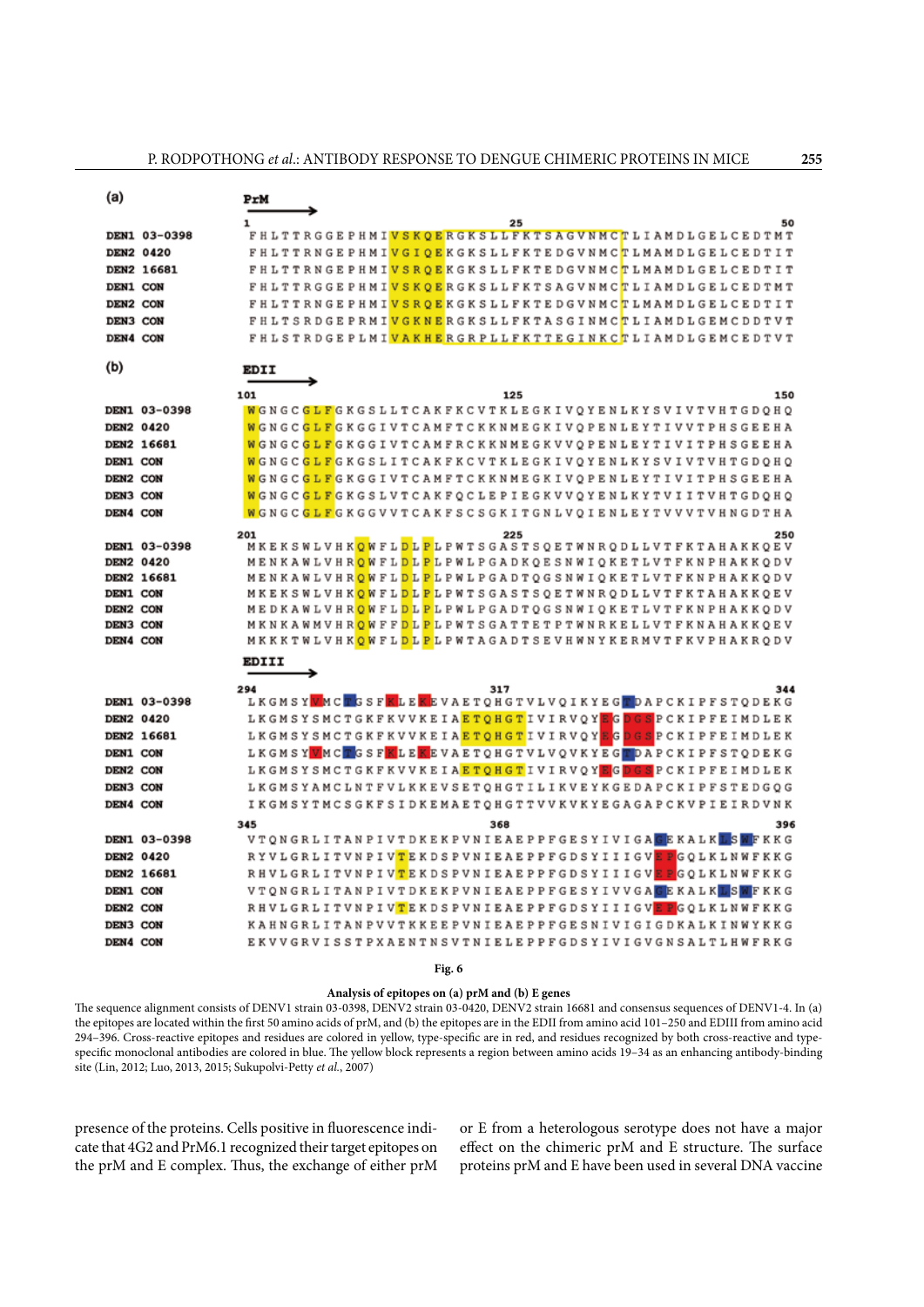constructs, such as a recombinant plasmid expressing prM and truncated E genes and a plasmid expressing only E gene (Kochel *et al.*, 1997; Konishi *et al.,* 2000, 2006; Raviprakash *et al.*, 2000a). Interestingly, plasmids expressing only the E gene have been reported to induce a lower antibody response, compared to those expressing both prM and E genes. Thus, it appears that both prM and E are required to form highly immunogenic epitopes.

Serum samples derived from mice immunized with pPW01 (containing DENV1 prM and E) and pPW04 (containing DENV2 prM and DENV1 E) showed neutralizing titres similar to sera derived from pCMV immunization. This indicates that anti**-**DENV antibodies induced by these two constructs did not prevent virus infection. High neutralizing titres were observed in sera derived from the pPW02 (containing DENV2 prM and E) and pPW03 (containing DENV1 prM and DENV2 E) immunization, indicating a successful induction of anti-DENV antibodies that conferred a protective function. The neutralizing titers exhibited by these two constructs were comparable. Variation in the prM proteins did not make any detectable differences in the neutralizing ability of the sera. Thus, the neutralizing effect observed was likely a result of antibodies induced by DENV2 E protein and therefore, anti-E antibodies contributed significantly to neutralization of DENV infection. However, antibodies induced by DENV1 E protein did not exhibit a neutralizing activity to DENV2, which indicates that antibodies induced by E protein derived from the same virus serotype are more efficient to neutralize viruses of that serotype. This result is consistent with the finding that the protective antibodies are usually serotype-specific (Gromowski and Barret, 2007; Lai *et al.,*, 2008). The anti-prM antibodies induced by both DENV1 and DENV2 prM proteins did not appear to play a role in neutralization of DENV2 infection because sera derived from the pPW01 and pPW04 immunization did not exhibit high levels of neutralization. This is consistent with a study showing that the anti-prM antibodies isolated from secondary DENV-infected patients cannot neutralize infection (Dejnirattisai *et al.,*, 2010). The anti-prM antibodies are proposed to play an important role in enhancement of DENV infection, whereby the antibodies stimulate the binding of immature virus particles to cells through interaction with FcγIIR receptors existing on various types of immune cells (Dejnirattisai *et al.*, 2010; Huang *et al.*, 2006; Rodenhuis-Zybert *et al.*, 2011).

All post-immunized sera enhanced DENV2 infection, suggesting a population of enhancing anti-DENV antibodies were also produced during the course of the immunization. Levels of enhancement observed with the immunized sera were likely a synergistic effect of both anti-prM and anti-E antibodies. However, a higher enhancement levels were observed with sera containing anti-E antibodies induced by DENV2 E protein, and a lower enhancement levels were

observed with those induced by DENV1 E. These results suggest that the anti-E antibodies could cross-react with a heterologous serotype to enhance infection, but a higher enhancement levels were achieved with those of the homologous serotype. Therefore, there is a serotype-preference in enhancement. This population of enhancing anti**-**DENV antibodies may recognize epitopes on the surface proteins that are different to those recognized by the protective anti**-**DENV population. Monoclonal antibody studies suggest that strong neutralizing antibodies usually bind to EDIII epitope, while those that recognize EDI and II neutralized poorly and show broad cross-reactivity with the other four serotypes (Crill and Roehrig, 2001; Hiramatsu *et al.*, 1996). Fig. 6b shows epitope residues on EDII and EDIII that are recognized by type-specific and cross-reactive panels of mouse monoclonal antibodies (Lin *et al.*, 2012; Sukupolvi-Petty *et al.*, 2007). The EDIII also contains epitope residues that can be recognized by cross-reactive antibodies, which have very poor to no neutralizing activity. Some epitope residues can also be recognized by both type-specific and cross-reactive antibodies. Comparing to human polyclonal antibody, only 5–15% of neutralizing activity in human immune sera have been shown to target EDIII (Midgley *et al.*, 2011; Wahala *et al.*, 2009). These EDIII epitopes are not the main target for human neutralizing antibodies (Sukupolvi-Petty *et al,*, 2007, 2010; Wahala *et al.*, 2012). Of all the epitope residues presented in Fig. 6b, only W101, L107 and F108 can be recognized by human anti-E antibodies from DENV-infected sera (Lin *et al.,*, 2012).

The enhancing activity exhibited by the DENV1 anti-prM antibodies showed no major difference to those of DENV2, implicating that anti-prM antibodies had no serotype preference. This may reflect a more conserved sequence and enhancing epitopes of prM across the four serotypes (Rodpothong and Auewarakul, 2012). Luo *et al*. (2013) characterized a prM enhancing epitope at amino acid positions 14–18 of DENV1-4 prM using phage-displayed peptide library and a bioinformatic analysis (Luo *et al.*, 2013). These binding motifs were also DENV serocomplex cross-reactive. In addition, Luo *et al*. (2015) used a peptide scaning approach to identify a region between amino acids 19–34 of DENV2 prM that can be recognized by anti-DENV from all four serotypes, and showed that these anti-DENV antibodies were infection-enhancing antibodies (Luo *et al.*, 2015).

The outcome of the polyclonal antibody response may be different to those of monoclonal antibody response due to complex interaction between different types of antibodies and epitopes. Humoral response to DNA constructs may also be different to the natural humoral response. Whether prM-E DNA constructs produce the same immunogenic epitopes or the prM has been cleaved at the same percentage as a live virus are not fully known. These variations will affect types and amount of antibodies being produced. In addition, flavi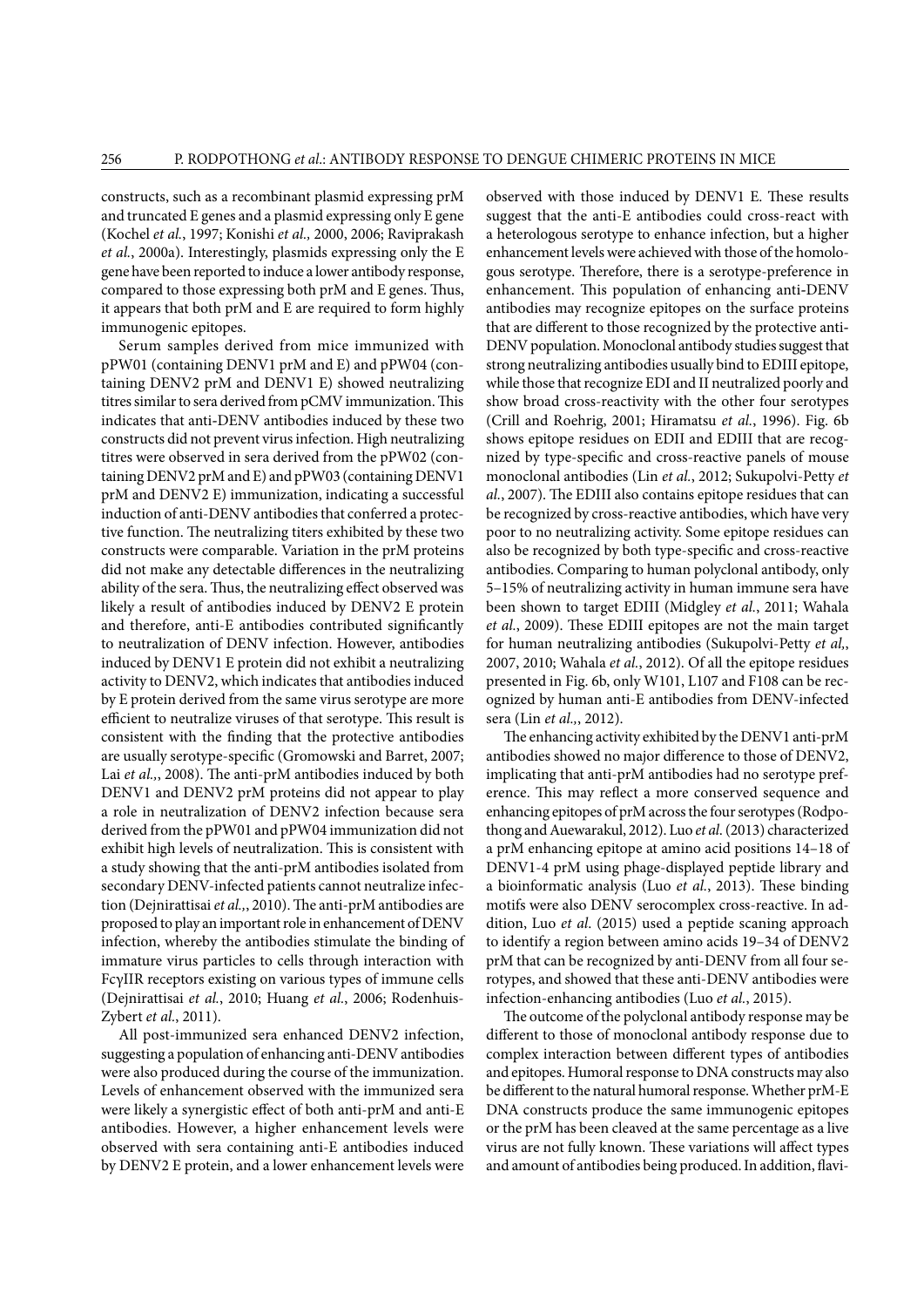viruses are known to exist as a group of related structures at equilibrium that arise from the dynamic motion of E proteins that comprise the antigenic surface of the mature virion. This mechanism varies the exposure of antigenic sites available for antibody binding, impacts the ability of antibodies to neutralize infection, and may contribute to the underlying mechanisms of strain-dependent neutralization sensitivity (Dowd *et al.*, 2014).

This study showed that a multiple immunization of surface antigens from a homologous serotype induced polyclonal populations of antibodies that conferred both protective and enhancing properties. Therefore, this would indicate that neutralization and enhancement occurred at the same time during the course of infection. Neutralization would be an overall outcome if the protective antibodies were more effective in preventing virus infection. It would thus mask the effect of antibody-dependent enhancement. Similarly, if the enhancing antibodies were more efficient, neutralization would be subdued. Previous studies reported that severe signs of DENV infection are often observed during a secondary infection by a heterologous serotype, indicating that the enhancing populations of antibodies may get amplified. In fact, it has been shown that in the presence of a heterologous serotype, somatic hypermutations in the existing memory B cells are triggered to dominantly secrete populations of crossreactive antibodies with a higher avidity to the heterologous serotype and also to amplify the prM response (Mathew *et al.*, 2011). These populations of antibodies stimulate enhancement of the heterologous serotype, supersede neutralization and thus contributes to severe disease symptoms. A successful tetravalent vaccine containing the prM and E of all four DENV serotypes should be able to induce strong neutralizing antibodies that are effective enough to subdue enhancement and to prevent infection in the presence of cross-reactive antibodies.

In conclusion, this study demonstrated that a chimeric construct containing prM or E of a heterologous serotype can induce an antibody response as well as those of a homologous serotype. In the course of immunization with different prM-E DNA constructs, both protective and enhancing antibodies were induced. The serotype-specific anti-E antibodies contributed to the ability to neutralize virus infection, while cross-reactive anti-E and anti-prM antibodies contributed to enhancement. In addition, we showed that anti-E antibodies induced by a homologous serotype enhanced infection of that serotype better than a heterologous serotype, indicating a serotype-preference in enhancement.

**Acknowledgements.** This work was supported by the Office of the Higher Education Commission and Mahidol University under the National Research Universities Initiative, a research grant from the Thailand Research Fund (RTA5780009), and Siriraj research fund, Faculty of Medicine Siriraj Hospital, Mahidol University**.** P.

Rodpothong thanks Dr. Nopporn Sittisombut for pBluescript II KS:: DENV prM-E plasmids, Dr. Chunya Puttikhunt for monoclonal antibodies, 4G2 and PrM6.1 and Dr. Prida Malasit for DENV used in this study.

### **References**

- Balsitis SJ, Williams KL, Lachica R, Flores D, Kyle JL, Mehlhop E, Johnson S, Diamond MS, Beatty PR, Harris E (2010): Lethal antibody enhancement of dengue disease in mice is prevented by Fc modification. PLoS Pathog. 6, e1000790. <http://dx.doi.org/10.1371/journal.ppat.1000790>
- Bressanelli S SK, Allison SL, Stura EA, Duquerroy S, Lescar J, Heinz FX, Rey FA (2004): Structure of a flavivirus envelope glycoprotein in its low-pH-induced membrane fusion conformation. EMBO J. 23, 728–738. [http://dx.doi.](http://dx.doi.org/10.1038/sj.emboj.7600064) [org/10.1038/sj.emboj.7600064](http://dx.doi.org/10.1038/sj.emboj.7600064)
- Costin JM ZE, Kahle KM, Nicholson CO, Rowe DK, Graham AS, Bazzone LE, Hogancamp G, Figueroa Sierra M, Fong RH, Yang ST, Lin L, Robinson JE, Doranz BJ, Chernomordik LV, Michael SF, Schieffelin JS, Isern S (2013): Mechanistic study of broadly neutralizing human monoclonal antibodies against dengue virus that target the FL. J. Virol. 87, 52–66.<http://dx.doi.org/10.1128/JVI.02273-12>
- Crill WD, Roehrig JT (2001): Monoclonal antibodies that bind to domain III of dengue virus E glycoprotein are the most efficient blockers of virus adsorption to Vero cells. J. Virol. 75, 7769–7773. [http://dx.doi.org/10.1128/JVI.75.16.7769-](http://dx.doi.org/10.1128/JVI.75.16.7769-7773.2001) [7773.2001](http://dx.doi.org/10.1128/JVI.75.16.7769-7773.2001)
- Dejnirattisai W, Jumnainsong A, Onsirisakul N, Fitton P, Vasanawathana S, Limpitikul W, Puttikhunt C, Edwards C, Duangchinda T, Supasa S, Chawansuntati K, Malasit P, Mongkolsapaya J, Screaton G (2010): Cross-reacting antibodies enhance dengue virus infection in humans. Science 328, 745–748. [http://dx.doi.org/10.1126/sci](http://dx.doi.org/10.1126/science.1185181)[ence.1185181](http://dx.doi.org/10.1126/science.1185181)
- Diamond MS, Pierson TC, Fremont DH (2008): The structural immunology of antibody protection against West Nile virus. Immunol. Rev. 225, 212–225. [http://dx.doi.](http://dx.doi.org/10.1111/j.1600-065X.2008.00676.x) [org/10.1111/j.1600-065X.2008.00676.x](http://dx.doi.org/10.1111/j.1600-065X.2008.00676.x)
- Dowd KA, Mukherjee S, Kuhn RJ, Pierson TC (2014): Combined effects of the structural heterogeneity and dynamics of flaviviruses on antibody recognition. J. Virol. 88, 11726– 1137. <http://dx.doi.org/10.1128/JVI.01140-14>
- Goncalvez AP, Engle RE, St Claire M, Purcell RH, Lai CJ (2007): Monoclonal antibody-mediated enhancement of dengue virus infection in vitro and in vivo and strategies for prevention. Proc. Natl. Acad. Sci. USA 104, 9422–9427. <http://dx.doi.org/10.1073/pnas.0703498104>
- Gromowski GD, Barret AD (2007): Characterization of an antigenic site that contains a dominant, type-specific neutralization determinant on the envelope protein domain III (ED3) of dengue 2 virus. Virology 366, 349–360. [http://dx.doi.](http://dx.doi.org/10.1016/j.virol.2007.05.042) [org/10.1016/j.virol.2007.05.042](http://dx.doi.org/10.1016/j.virol.2007.05.042)
- Guzman MG, Kouri G, Valdes L, Bravo J, Alvarez M, Vazques S, Delgado I, Halstead SB (2000): Epidemiologic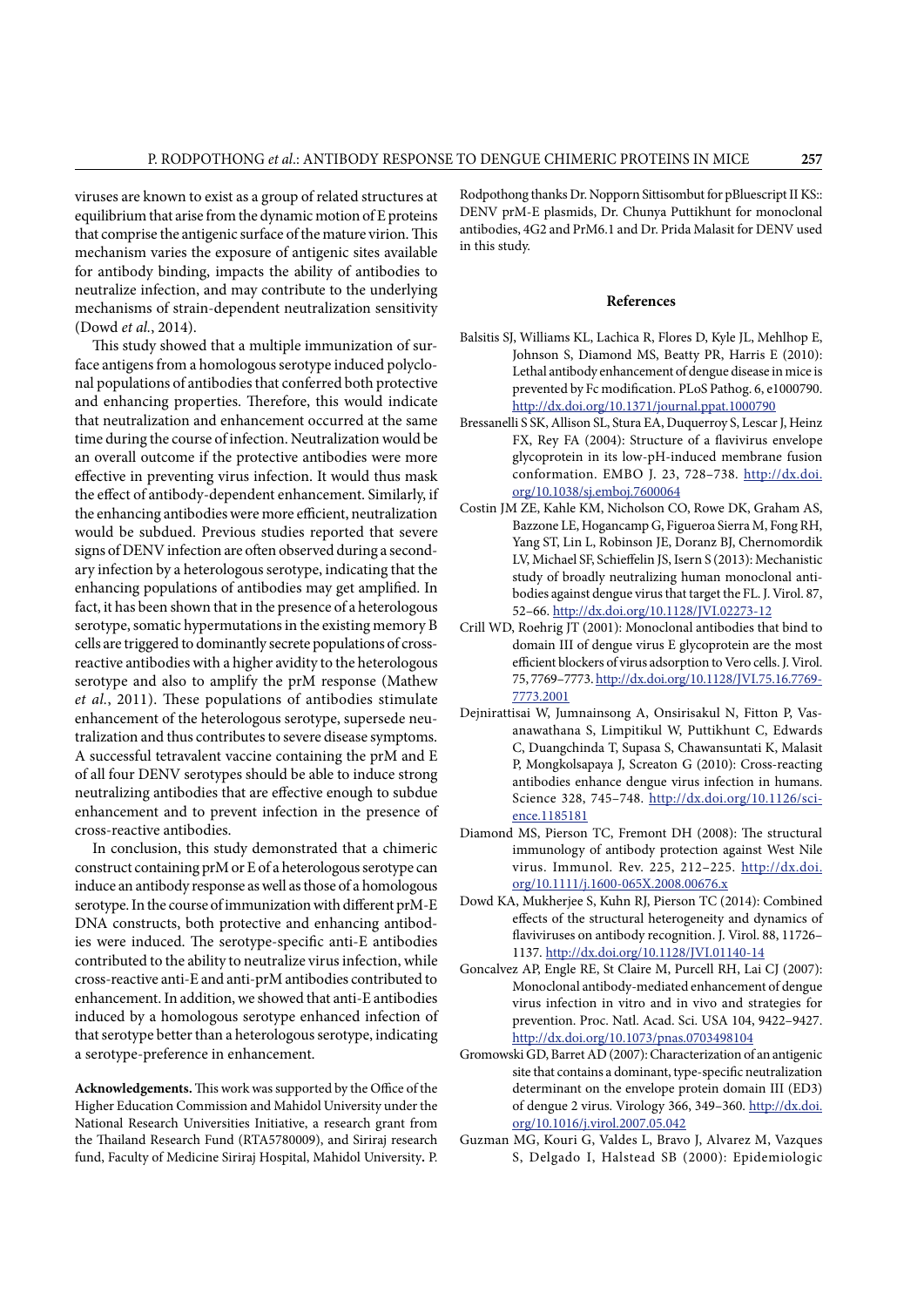studies on Dengue in Santiago de Cuba, 1997. Am. J. Epidemiol. 152, 793–739. [http://dx.doi.org/10.1093/](http://dx.doi.org/10.1093/aje/152.9.793) [aje/152.9.793](http://dx.doi.org/10.1093/aje/152.9.793)

- Halstead SB, O'Rourke EJ (1977): Antibody-enhanced dengue virus infection in primate leukocytes. Nature 265, 739–741. <http://dx.doi.org/10.1038/265739a0>
- Hiramatsu K, Tadano M, Men R, Lai CJ (1996): Mutational analysis of a neutralization epitope on the dengue type 2 virus (DEN2) envelope protein: monoclonal antibody resistant DEN2/DEN4 chimeras exhibit reduced mouse neurovirulence. Virology 224, 437–445. [http://dx.doi.](http://dx.doi.org/10.1006/viro.1996.0550) [org/10.1006/viro.1996.0550](http://dx.doi.org/10.1006/viro.1996.0550)
- Huang KJ, Yang YC, Lin YS, Huang JH, Liu HS, Yeh TM, Chen SH, Liu CC, Lei HY (2006): The dual-specific binding of dengue virus and target cells for the antibodydependent enhancement of dengue virus infection. J. Immunol. 176, 2825–2832. [http://dx.doi.org/10.4049/](http://dx.doi.org/10.4049/jimmunol.176.5.2825) [jimmunol.176.5.2825](http://dx.doi.org/10.4049/jimmunol.176.5.2825)
- Junjhon J, Edwards TJ, Utaipat U, Bowman VD, Holdaway HA, Zhang W, Keelapang P, Puttikhunt C, Perera R, Chipman PR, Kasinrerk W, Malasit P, Kuhn RJ, Sittisombut N (2010): Influence of pr-M cleavage on the heterogeneity of extracellular dengue virus particles. J. Virol. 84, 8353–8358. <http://dx.doi.org/10.1128/JVI.00696-10>
- Keelapang P, Nitatpattana N, Suphatrakul A, Punyahathaikul S, Sriburi R, Pulmanausahakul R, Pichyangkul S, Malasit P, Yoksan S, Sittisombut N (2013): Generation and preclinical evaluation of a DENV-1/2 prM+E chimeric live attenuated vaccine candidate with enhanced prM cleavage. Vaccine 31, 5134–5140. [http://dx.doi.org/10.1016/j.](http://dx.doi.org/10.1016/j.vaccine.2013.08.027) [vaccine.2013.08.027](http://dx.doi.org/10.1016/j.vaccine.2013.08.027)
- Kochel T, Wu S-J, Raviprakash K, Hobart P, Hoffman S, Porter K, Hayes C (1997): Inoculation of plasmids expressing the dengue-2 envelope gene elicit neutralizing antibodies in mice. Vaccine 15, 547–552. [http://dx.doi.org/10.1016/](http://dx.doi.org/10.1016/S0264-410X%2897%2900215-6) [S0264-410X\(97\)00215-6](http://dx.doi.org/10.1016/S0264-410X%2897%2900215-6)
- Konishi E, Kosugi S, Imoto J-I(2006): Dengue tetravalent DNA vaccine inducing neutralizing antibody and anamnestic responses to four serotypes in mice. Vaccine 24, 2200–2207. <http://dx.doi.org/10.1016/j.vaccine.2005.11.002>
- Konishi E, Yamaoka M, Kurane I, ason PW (2000): A DNA vaccine expressing dengue type 2 virus premembrane and envelope genes induces neutralizing antibody and memory B cells in mice. Vaccine 18, 1133–1139. [http://dx.doi.](http://dx.doi.org/10.1016/S0264-410X%2899%2900376-X) [org/10.1016/S0264-410X\(99\)00376-X](http://dx.doi.org/10.1016/S0264-410X%2899%2900376-X)
- Kuhn RJ, Zhang W, Rossmann MG, Pletnev SV, Corver J, Lenches E, Jones CT, Mukhopadhyay S, Chipman PR, Strauss EG, Baker TS, Strauss JH (2002): Structure of dengue virus: implications for flavivirus organization, maturation, and fusion. Cell 108, 717–725. [http://dx.doi.org/10.1016/](http://dx.doi.org/10.1016/S0092-8674%2802%2900660-8) [S0092-8674\(02\)00660-8](http://dx.doi.org/10.1016/S0092-8674%2802%2900660-8)
- Lai CY, Tsai W, Lin SR, Kao CL, Hu HP, King CC, Wu HC, Chang GJ, Wang WK (2008): Antibodies to envelope glycoprotein of dengue virus during the natural course of infection are predominantly cross-reactive and recognize epitopes containing highly conserved residues at the fusion loop of domain II. J. Virol. 82, 6631–6643. [http://dx.doi.](http://dx.doi.org/10.1128/JVI.00316-08) [org/10.1128/JVI.00316-08](http://dx.doi.org/10.1128/JVI.00316-08)
- Li L, Lok S-M, Yu I-M, Zhang Y, Kuhn RJ, Chen J, Rossmann MG (2008): The flavivirus precursor membrane-envelope protein complex: structure and maturation. Science 319, 1830–1834. <http://dx.doi.org/10.1126/science.1153263>
- Lin HE, Tsai W, Liu IJ, Li PC, Liao MY, Tsai JJ, Wu YC, Lai CY, Lu CH, Huang JH, Chang GJ, Wu HC, Wang WK (2012): Analysis of epitopes on dengue virus envelope protein recognized by monoclonal antibodies and polyclonal human sera by a high throughput assay. PLoSNegl. Trop. Dis. 6, e1447. [http://dx.doi.org/10.1371/journal.](http://dx.doi.org/10.1371/journal.pntd.0001447) [pntd.0001447](http://dx.doi.org/10.1371/journal.pntd.0001447)
- Lindenbach BD, Thiel HJ, Rice CM (2007): Flaviviridae: the viruses and their replication. In Knipe DM, Howley PM(Ed.): Fields Virology, Lippincott-Raven, Philadelphia, PA.
- Lindenbach BD, Rice CM (2003): Molecular biology of flaviviruses. Adv. Virus Res. 59, 23–61. [http://dx.doi.org/10.1016/](http://dx.doi.org/10.1016/S0065-3527%2803%2959002-9) [S0065-3527\(03\)59002-9](http://dx.doi.org/10.1016/S0065-3527%2803%2959002-9)
- Luo Y, Guo X, Yan H, Fang D, Zeng G, Zhou J, Jiang L (2015): Comprehensive mapping infection-enhancing epitopes of dengue pr protein using polyclonal antibody against prM. Appl. Microbiol. Biotechnol. 99, 5917–5927. [http://](http://dx.doi.org/10.1007/s00253-015-6538-9) [dx.doi.org/10.1007/s00253-015-6538-9](http://dx.doi.org/10.1007/s00253-015-6538-9)
- Luo YY, Feng JJ, Zhou JM, Yu ZZ, Fang DY, Yan HJ, Zeng GC, Jiang LF (2013): Identification of a novel infection-enhancing epitope on dengue prM using a dengue cross-reacting monoclonal antibody. BMC Microbiol. 13, 194. [http://](http://dx.doi.org/10.1186/1471-2180-13-194) [dx.doi.org/10.1186/1471-2180-13-194](http://dx.doi.org/10.1186/1471-2180-13-194)
- Mathew A, West K, Kalayanarooj S, Gibbons RV, Srikiatkhachorn A, Green S, Libraty D, Jaiswal S, Rothman AL (2011): B-cell responses during primary and secondary dengue virus infections in humans. J. Infect. Dis. 204, 1514–1522. <http://dx.doi.org/10.1093/infdis/jir607>
- Midgley CM, Bajwa-Joseph M, Vasanawathana S, Limpitikul W, Wills B, Flanagan A, Waiyaiya E, Tran HB, Cowper AE, Chotiyarnwong P, Grimes JM, Yoksan S, Malasit P, Simmons CP, Mongkolsapaya J, Screaton GR (2011): An in-depth analysis of original antigenic sin in dengue virus infection. J. Virol. 85, 410–421. [http://dx.doi.org/10.1128/](http://dx.doi.org/10.1128/JVI.01826-10) [JVI.01826-10](http://dx.doi.org/10.1128/JVI.01826-10)
- Modis Y, Steven O, Clements D, Harrison SC (2003): A ligandbinding pocket in the dengue virus envelope glycoprotein. Proc. Natl. Acad. Sci. USA. 100, 6986–6991. [http://dx.doi.](http://dx.doi.org/10.1073/pnas.0832193100) [org/10.1073/pnas.0832193100](http://dx.doi.org/10.1073/pnas.0832193100)
- Mukhopadhyay S, Kuhn RJ, Rossmann MG (2005): A structural perspective of the flavivirus life cycle. Nat. Rev. Microbiol. 3, 13–22. <http://dx.doi.org/10.1038/nrmicro1067>
- Raviprakash K, Kochel TJ, Ewing D, Simmons M, Phillips I, Hayes CG, Porter KR (2000a): Immunogenicity of dengue virus type 1 DNA vaccines expressing truncated and full length envelope protein. Vaccine 18, 2426–2434. [http://dx.doi.](http://dx.doi.org/10.1016/S0264-410X%2899%2900570-8) [org/10.1016/S0264-410X\(99\)00570-8](http://dx.doi.org/10.1016/S0264-410X%2899%2900570-8)
- Raviprakash K, Porter KR, Kochel TJ, Ewing D, Simmons M, Phillips I, Murphy GS, Weiss WR, Hayes CG (2000b): Dengue virus type 1 DNA vaccine induces protective immune responses in rhesus macaques. J. Gen. Virol. 81, 1659–1667. <http://dx.doi.org/10.1099/0022-1317-81-7-1659>
- Rodenhuis-Zybert IA MB, da Silva Voorham JM, van derEnde-Metselaar H, Diamond MS, Wilschut J, Smit JM (2011):